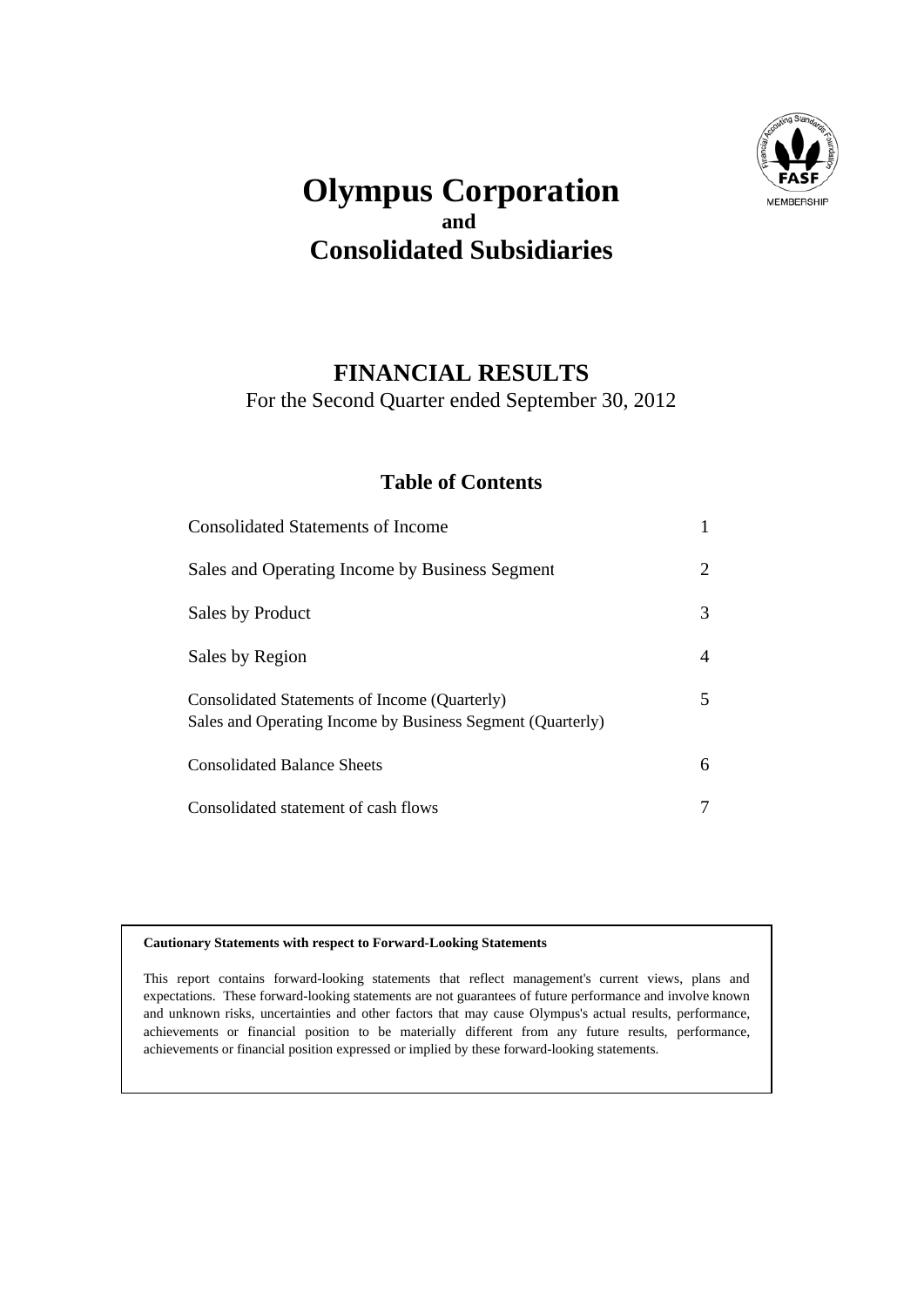## **Consolidated Statements of Income**

|                                          | For the half year |       | For the half year                                 |       |         | For the year ending |            |          |
|------------------------------------------|-------------------|-------|---------------------------------------------------|-------|---------|---------------------|------------|----------|
|                                          |                   |       | ended Sep. 30 Proportion ended Sep. 30 Proportion |       | Growth  | <b>Mar. 31</b>      | Proportion | Growth   |
|                                          | 2011(Results)     | (96)  | 2012(Results)                                     | (96)  | (96)    | 2013(Forecast)      | (96)       | (96)     |
| Net Sales                                | 414,518           |       | 405,764                                           |       | $-2.1%$ | 757,000             |            | $-10.8%$ |
| Cost of Sales                            | 224,996           | 54.3% | 218,337                                           | 53.8% |         | 386,000             | 51.0%      |          |
| <b>Gross Profit</b>                      | 189,522           | 45.7% | 187,427                                           | 46.2% | $-1.1%$ | 371,000             | 49.0%      | $-3.3%$  |
| S.G.A. Expenses                          | 171,987           | 41.5% | 169,387                                           | 41.8% |         | 333,000             | 44.0%      |          |
| Operating Income                         | 17,535            | 4.2%  | 18,040                                            | 4.4%  | 2.9%    | 38,000              | 5.0%       | 7.0%     |
| Other Income/Expenses                    | $-8,059$          |       | $-10,646$                                         |       |         | $-22,000$           |            |          |
| <b>Extraordinary Item</b>                | $-16,119$         |       | <u>10,590</u>                                     |       |         | 7,000               |            |          |
| Income Before Provision for Income Taxes | $-6,643$          |       | 17,984                                            | 4.4%  |         | 23,000              | 3.0%       |          |
| Provision for Income Taxes               | 25,600            |       | 9,834                                             |       |         | <b>14,800</b>       |            |          |
| <b>Minority Interests</b>                | 86                |       | <u>135</u>                                        |       |         | 200                 |            |          |
| Net Income                               | $-32,329$         |       | 8,015                                             | 2.0%  |         | 8,000               | 1.1%       |          |
|                                          |                   |       |                                                   |       |         |                     |            |          |

| Average Exchange Rate for Net Sales |           |      |          |                 |           |      |          |
|-------------------------------------|-----------|------|----------|-----------------|-----------|------|----------|
| Yen / U.S.Dollar                    | 79.82     |      | 79.41    |                 | 80.00     |      |          |
| Yen / Euro                          | 113.79    |      | 100.64   |                 | 100.00    |      |          |
| Favorable/Unfavorable Impact on Net |           |      |          |                 |           |      |          |
| <b>Sales</b>                        | $-13,172$ |      | $-9,645$ |                 | $-15,240$ |      |          |
| Favorable/Unfavorable Impact on     |           |      |          |                 |           |      |          |
| <b>Operating Income</b>             | $-1,912$  |      | $-4,734$ |                 | $-5,736$  |      |          |
|                                     |           |      |          |                 |           |      |          |
| R & D Expenditures                  | 29,834    | 7.2% | 27,392   | 6.8%<br>$-8.2%$ | 63,000    | 8.3% | 2.7%     |
| Capital Investments                 | 16,470    |      | 14,629   | $-11.2%$        | 31,000    |      | $-18.3%$ |
| Depreciation                        | 16,574    |      | 15,727   | $-5.1%$         | 34,000    |      | 0.6%     |

*(Note)*

 *Above consolidated statements of income are based on Japanese GAAP. Therefore, this information has some differences as to description from financial statements in annual report based on U.S. GAAP.*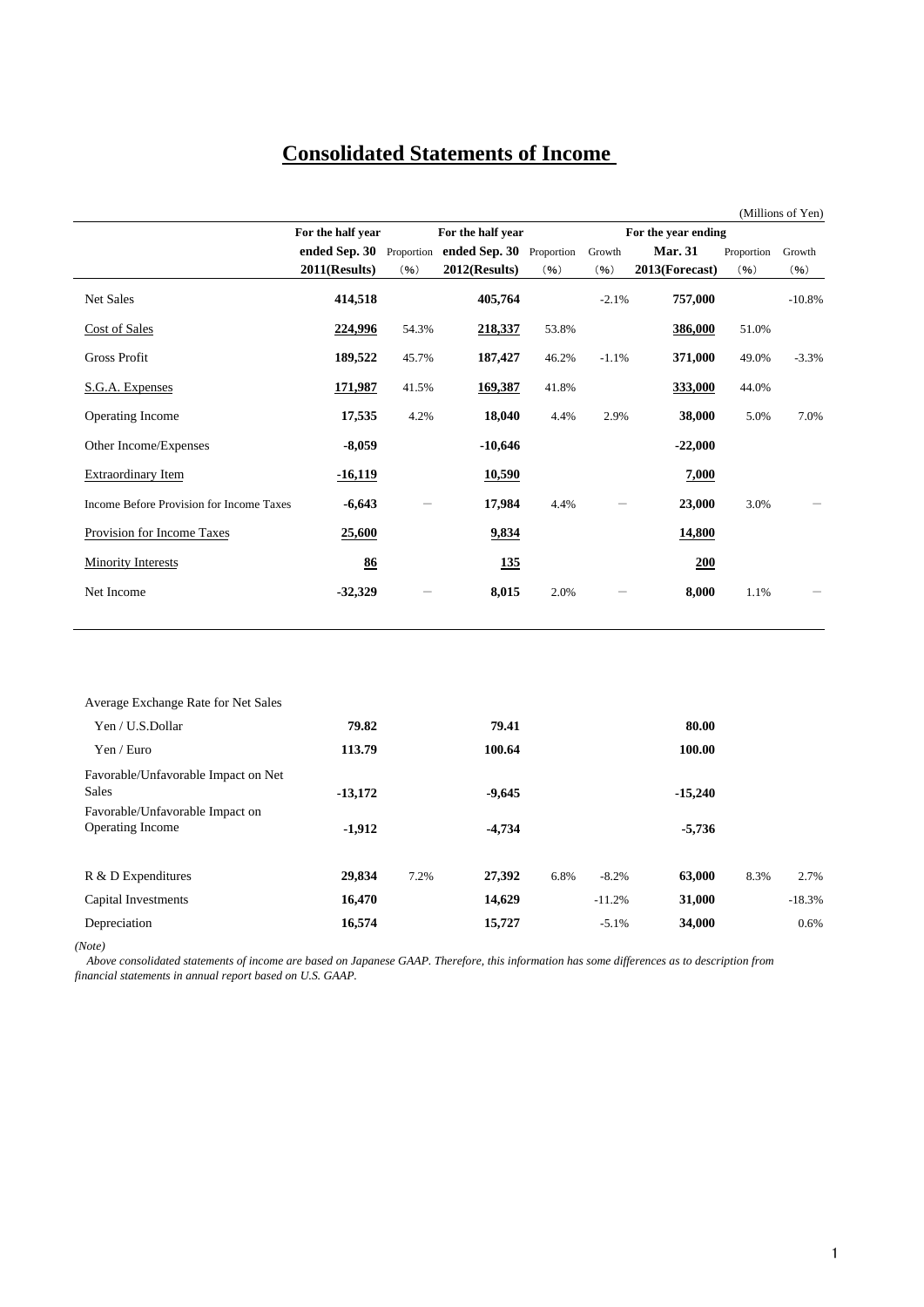## **Sales and Operating Income by Business Segment**

|               |                  |                                     |                     |          |                  |                                         |            |                                     | (Millions of Yen) |           |
|---------------|------------------|-------------------------------------|---------------------|----------|------------------|-----------------------------------------|------------|-------------------------------------|-------------------|-----------|
|               |                  |                                     | The first half year |          |                  | The second half year<br>The fiscal year |            |                                     |                   |           |
|               |                  | From Apr. 1, 2011 From Apr. 1, 2012 |                     |          |                  | From Oct. 1, 2011 From Oct. 1, 2012     |            | From Apr. 1, 2011 From Apr. 1, 2012 |                   |           |
|               |                  | to Sep. 30, 2011                    | to Sep. 30, 2012    | Growth   | to Mar. 31, 2012 | to Mar. 31, 2013                        | Growth     | to Mar. 31, 2012                    | to Mar. 31, 2013  | Growth    |
|               |                  |                                     |                     |          |                  | Forecast                                |            |                                     | <b>Forecast</b>   |           |
| Medical       | Net Sales        | 163,766                             | 176,192             | 12,426   | 185,480          | 201,808                                 | 16,328     | 349,246                             | 378,000           | 28,754    |
|               | Operating Income | 28,368                              | 37,354              | 8,986    | 39,820           | 37,646                                  | $-2,174$   | 68,188                              | 75,000            | 6,812     |
|               | (96)             | 17.3%                               | 21.2%               | 31.7%    | 21.5%            | 18.7%                                   | $-5.5%$    | 19.5%                               | 19.8%             | 10.0%     |
| Life Science  | Net Sales        | 44,855                              | 38,133              | $-6,722$ | 47,577           | 52,867                                  | 5,290      | 92,432                              | 91,000            | $-1,432$  |
| and           | Operating Income | 3,515                               | 1,086               | $-2,429$ | 1,924            | 2,914                                   | 990        | 5,439                               | 4,000             | $-1,439$  |
| Industrial    | (96)             | 7.8%                                | 2.8%                | $-69.1%$ | 4.0%             | 5.5%                                    | 51.5%      | 5.9%                                | 4.4%              | $-26.5%$  |
| Imaging       | Net Sales        | 71,099                              | 55,940 -15,159      |          | 57,462           | 73,060                                  | 15,598     | 128,561                             | 129,000           | 439       |
|               | Operating Income | $-245$                              | $-4,437$            | $-4,192$ | $-10,515$        | $-3,563$                                | 6,952      | $-10,760$                           | $-8,000$          | 2,760     |
|               | (96)             |                                     |                     |          |                  |                                         |            |                                     |                   |           |
| Information   | Net Sales        | 109,203                             | 114,243             | 5,040    | 120,196          |                                         | $-120,196$ | 229,399                             | 114,243 -115,156  |           |
| and           | Operating Income | 2,753                               | 1,704               | $-1,049$ | 2,524            |                                         | $-2,524$   | 5,277                               | 1,704             | $-3,573$  |
| Communication | (96)             | 2.5%                                | 1.5%                | $-38.1%$ | 2.1%             |                                         |            | 2.3%                                | 1.5%              | $-67.7%$  |
| Others        | Net Sales        | 25,595                              | 21,256              | $-4,339$ | 23,315           | 23,501                                  | 186        | 48,910                              | 44,757            | $-4,153$  |
|               | Operating Income | $-3,401$                            | $-3,603$            | $-202$   | $-4,591$         | $-1,052$                                | 3,539      | $-7,992$                            | $-4,655$          | 3,337     |
|               | (96)             |                                     |                     |          |                  |                                         |            |                                     |                   |           |
|               | Net Sales        |                                     |                     |          |                  |                                         |            |                                     |                   |           |
| Elimination   | Operating Income | $-13,455$                           | $-14,064$           | $-609$   | $-11,179$        | $-15,985$                               | $-4,806$   | $-24,634$                           | $-30,049$         | $-5,415$  |
| or            |                  |                                     |                     |          |                  |                                         |            |                                     |                   |           |
| Corporate     |                  |                                     |                     |          |                  |                                         |            |                                     |                   |           |
| <b>Total</b>  | Net Sales        | 414,518                             | 405,764             | $-8,754$ | 434,030          | 351,236                                 | $-82,794$  | 848,548                             | 757,000           | $-91,548$ |
|               | Operating Income | 17,535                              | 18,040              | 505      | 17,983           | 19,960                                  | 1,977      | 35,518                              | 38,000            | 2,482     |
|               | $(96)$           | 4.2%                                | 4.4%                | 2.9%     | 4.1%             | 5.7%                                    | 11.0%      | 4.2%                                | 5.0%              | $7.0\%$   |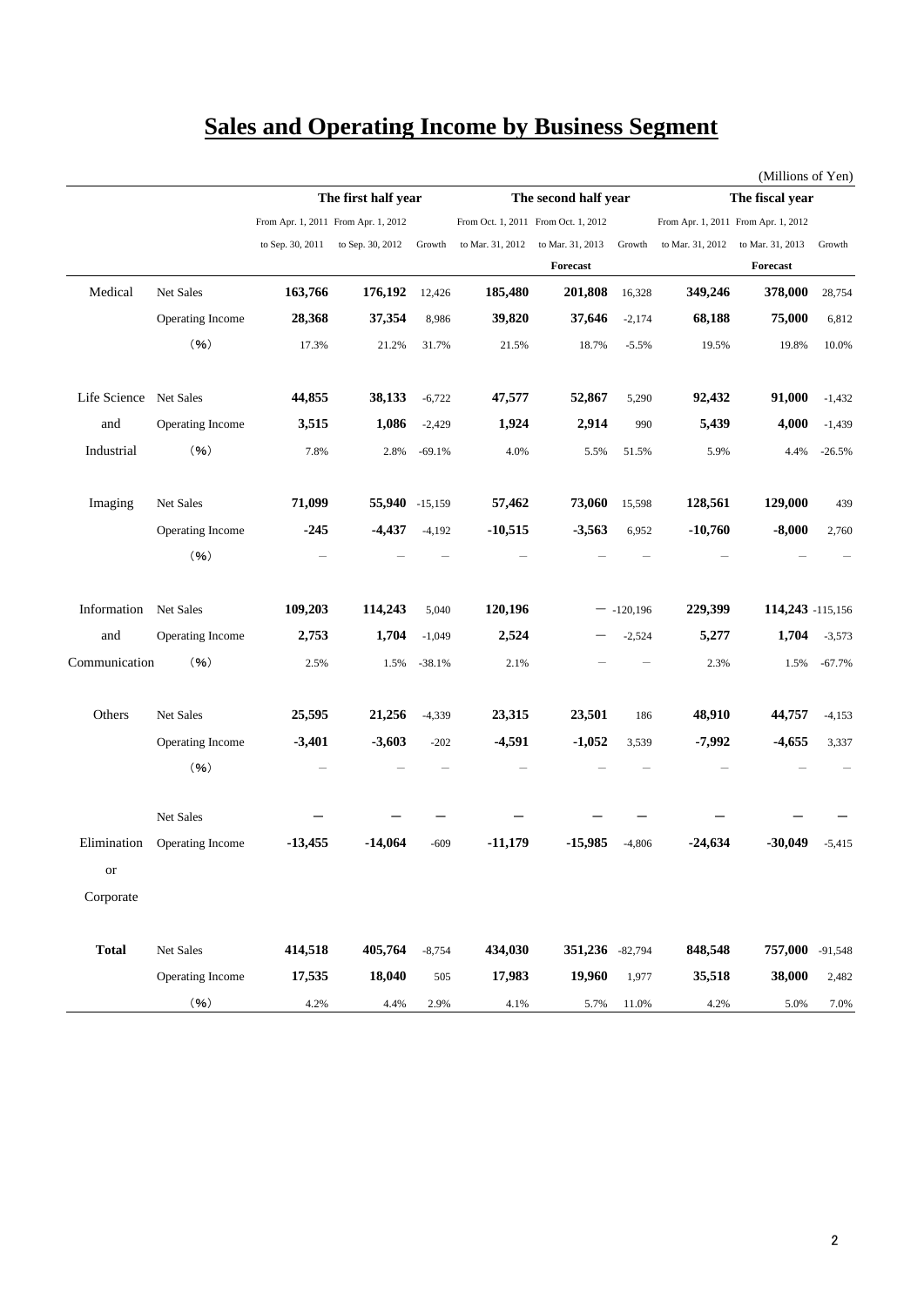# **Sales by Product**

(Millions of Yen)

|                        |          | Sep. 30       | Composition | <b>Sep. 30</b> | Composition Growth |              | <b>Mar. 31</b> | Composition Growth |               |
|------------------------|----------|---------------|-------------|----------------|--------------------|--------------|----------------|--------------------|---------------|
|                        |          | 2011(Results) | Ratio (%)   | 2012(Results)  | Ratio (%)          | (96)         | 2013(Forecast) | Ratio(%)           | (96)          |
| Endoscope              | Domestic | 19,546        |             | 20,611         |                    | 5.4%         | 46,000         |                    | 5.0%          |
|                        | Overseas | 69,517        |             | 74,451         |                    | 7.1%         | 155,700        |                    | 5.2%          |
|                        | Total    | 89,063        | 21.5%       | 95,062         | 23.4%              | 6.7%         | 201,700        | 26.6%              | 5.2%          |
| Surgical               | Domestic | 16,551        |             | 20,242         |                    | 22.3%        | 43,000         |                    | 17.4%         |
| & Endo-Therapy         | Overseas | 58,152        |             | 60,888         |                    | 4.7%         | 133,300        |                    | 10.3%         |
|                        | Total    | 74,703        | 18.0%       | 81,130         | 20.0%              | 8.6%         | 176,300        | 23.3%              | 12.0%         |
| <b>Medical / Total</b> | Domestic | 36,097        |             | 40,853         |                    | 13.2%        | 89,000         |                    | 10.7%         |
|                        | Overseas | 127,669       |             | 135,339        |                    | 6.0%         | 289,000        |                    | 7.5%          |
|                        | Total    | 163,766       | 39.5%       | 176,192        | 43.4%              | 7.6%         | 378,000        | 49.9%              | 8.2%          |
| Life Science           | Domestic | 4,362         |             | 3,742          |                    | $-14.2%$     | 11,000         |                    | 4.2%          |
|                        | Overseas | 15,133        |             | 12,758         |                    | $-15.7%$     | 30,500         |                    | $-5.0%$       |
|                        | Total    | 19,495        | 4.7%        | 16,500         |                    | 4.1% -15.4%  | 41,500         | 5.5%               | $-2.7%$       |
| Industrial             | Domestic | 4,179         |             | 3,731          |                    | $-10.7%$     | 8,500          |                    | 1.3%          |
|                        | Overseas | 21,181        |             | 17,902         |                    | $-15.5%$     | 41,000         |                    | $-0.9%$       |
|                        | Total    | 25,360        | 6.1%        | 21,633         |                    | 5.3% -14.7%  | 49,500         | 6.5%               | $-0.6%$       |
| <b>Life Science</b>    | Domestic | 8,541         |             | 7,473          |                    | $-12.5%$     | 19,500         |                    | 2.9%          |
| & Industrial / Total   | Overseas | 36,314        |             | 30,660         |                    | $-15.6%$     | <u>71,500</u>  |                    | $-2.7%$       |
|                        | Total    | 44,855        | 10.8%       | 38,133         |                    | 9.4% -15.0%  | 91,000         | 12.0%              | $-1.5%$       |
| Digital Camera         | Domestic | 13,685        |             | 13,065         |                    | $-4.5%$      | 29,500         |                    | 7.9%          |
|                        | Overseas | 50,764        |             | 36,678         |                    | $-27.7%$     | 86,900         |                    | $-1.1%$       |
|                        | Total    | 64,449        | 15.6%       | 49,743         |                    | 12.3% -22.8% | 116,400        | 15.4%              | 1.0%          |
| Others                 | Domestic | 1,896         |             | 2,025          |                    | 6.8%         | 4,300          |                    | 7.0%          |
|                        | Overseas | 4,754         |             | 4,172          |                    | $-12.2%$     | 8,300          |                    | $-10.8%$      |
|                        | Total    | 6,650         | 1.6%        | 6,197          | 1.5%               | $-6.8%$      | 12,600         | 1.7%               | $-5.4%$       |
| <b>Imaging / Total</b> | Domestic | 15,581        |             | 15,090         |                    | $-3.2%$      | 33,800         |                    | 7.8%          |
|                        | Overseas | 55,518        |             | 40,850         |                    | $-26.4%$     | 95,200         |                    | $-2.1%$       |
|                        | Total    | 71,099        | 17.2%       | 55,940         |                    | 13.8% -21.3% | 129,000        | 17.1%              | 0.3%          |
| <b>Information</b>     | Domestic | 109,203       |             | 114,243        |                    | 4.6%         | 114,243        |                    | $-50.2%$      |
| & Communication        | Overseas |               |             |                |                    |              |                |                    |               |
|                        | Total    | 109,203       | 26.3%       | 114,243        | 28.2%              | 4.6%         | 114,243        | 15.1%              | $-50.2%$      |
| <b>Others</b>          | Domestic | 19,656        |             | 17,794         |                    | $-9.5%$      | 36,757         |                    | $-3.6%$       |
|                        | Overseas | 5,939         |             | 3,462          |                    | $-41.7%$     | 8,000          |                    | $-25.9%$      |
|                        | Total    | 25,595        | 6.2%        | 21,256         |                    | 5.2% -17.0%  | 44,757         | 5.9%               | $-8.5%$       |
| <b>Total</b>           | Domestic | 189,078       |             | 195,453        |                    | 3.4%         | 293,300        |                    | $-26.4%$      |
|                        | Overseas | 225,440       |             | 210,311        |                    | $-6.7%$      | 463,700        |                    | 3.0%          |
|                        | Total    | 414,518       | 100.0%      | 405,764        | 100.0%             | $-2.1%$      | 757,000        |                    | 100.0% -10.8% |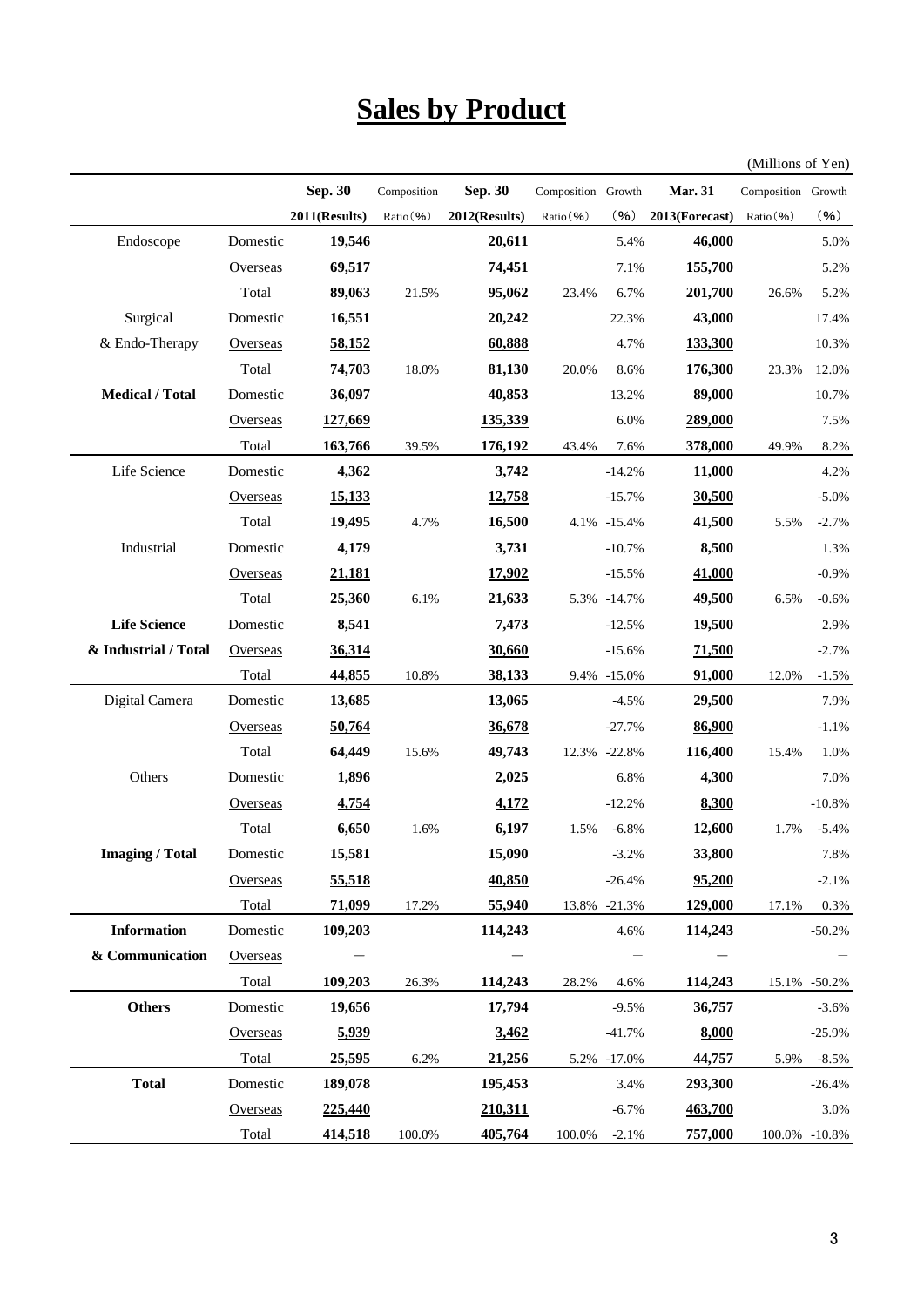| <b>Sales by Region (Destination)</b> |
|--------------------------------------|
|--------------------------------------|

|                          |              |               |             |               |             | (Millions of Yen) |
|--------------------------|--------------|---------------|-------------|---------------|-------------|-------------------|
|                          |              | Sep. 30       | Composition | Sep. 30       | Composition | Growth            |
|                          |              | 2011(Results) | Ratio (%)   | 2012(Results) | Ratio (%)   | (96)              |
| <b>Medical</b>           | Japan        | 36,097        | 22.0%       | 40,853        | 23.2%       | 13.2%             |
|                          | N. America   | 59,482        | 36.3%       | 59,291        | 33.7%       | $-0.3%$           |
|                          | Europe       | 44,422        | 27.2%       | 45,695        | 25.9%       | 2.9%              |
|                          | Asia/Oceania | 18,548        | 11.3%       | 25,917        | 14.7%       | 39.7%             |
|                          | Others       | 5,217         | 3.2%        | 4,436         | 2.5%        | $-15.0%$          |
|                          | Total        | 163,766       |             | 176,192       |             | 7.6%              |
| <b>Life Science</b>      | Japan        | 8,541         | 19.0%       | 7,473         | 19.6%       | $-12.5%$          |
| & Industrial             | N. America   | 10,772        | 24.0%       | 9,637         | 25.3%       | $-10.5%$          |
|                          | Europe       | 9,662         | 21.6%       | 8,415         | 22.1%       | $-12.9%$          |
|                          | Asia/Oceania | 12,847        | 28.6%       | 9,640         | 25.2%       | $-25.0%$          |
|                          | Others       | 3,033         | 6.8%        | 2,968         | 7.8%        | $-2.1%$           |
|                          | Total        | 44,855        |             | 38,133        |             | $-15.0%$          |
| <b>Imaging</b>           | Japan        | 15,581        | 21.9%       | 15,090        | 27.0%       | $-3.2%$           |
|                          | N. America   | 10,226        | 14.4%       | 9,045         | 16.2%       | $-11.5%$          |
|                          | Europe       | 22,511        | 31.7%       | 16,029        | 28.6%       | $-28.8%$          |
|                          | Asia/Oceania | 20,143        | 28.3%       | 14,010        | 25.0%       | $-30.4%$          |
|                          | Others       | 2,638         | 3.7%        | 1,766         | 3.2%        | $-33.1%$          |
|                          | Total        | 71,099        |             | 55,940        |             | $-21.3%$          |
| <b>Information &amp;</b> | Japan        | 109,203       | 100.0%      | 114,243       | 100.0%      | 4.6%              |
| Communication            | N. America   |               |             |               |             |                   |
|                          | Europe       |               |             |               |             |                   |
|                          | Asia/Oceania |               |             |               |             |                   |
|                          | Others       |               |             |               |             |                   |
|                          | Total        | 109,203       |             | 114,243       |             | 4.6%              |
| <b>Others</b>            | Japan        | 19,656        | 76.8%       | 17,794        | 83.7%       | $-9.5%$           |
|                          | N. America   | 1,037         | 4.1%        | 846           | 4.0%        | $-18.4%$          |
|                          | Europe       | 1,341         | 5.2%        | 1,488         | 7.0%        | 11.0%             |
|                          | Asia/Oceania | 3,424         | 13.4%       | 959           | 4.5%        | $-72.0%$          |
|                          | Others       | 137           | 0.5%        | 169           | $0.8\%$     | 23.4%             |
|                          | Total        | 25,595        |             | 21,256        |             | $-17.0%$          |
| <b>Total</b>             | Japan        | 189,078       | 45.6%       | 195,453       | 48.2%       | 3.4%              |
|                          | N. America   | 81,517        | 19.7%       | 78,819        | 19.4%       | $-3.3%$           |
|                          | Europe       | 77,936        | 18.8%       | 71,627        | 17.7%       | $-8.1%$           |
|                          | Asia/Oceania | 54,962        | 13.3%       | 50,526        | 12.4%       | $-8.1%$           |
|                          | Others       | 11,025        | 2.6%        | 9,339         | 2.3%        | $-15.3%$          |
|                          | Total        | 414,518       |             | 405,764       |             | $-2.1%$           |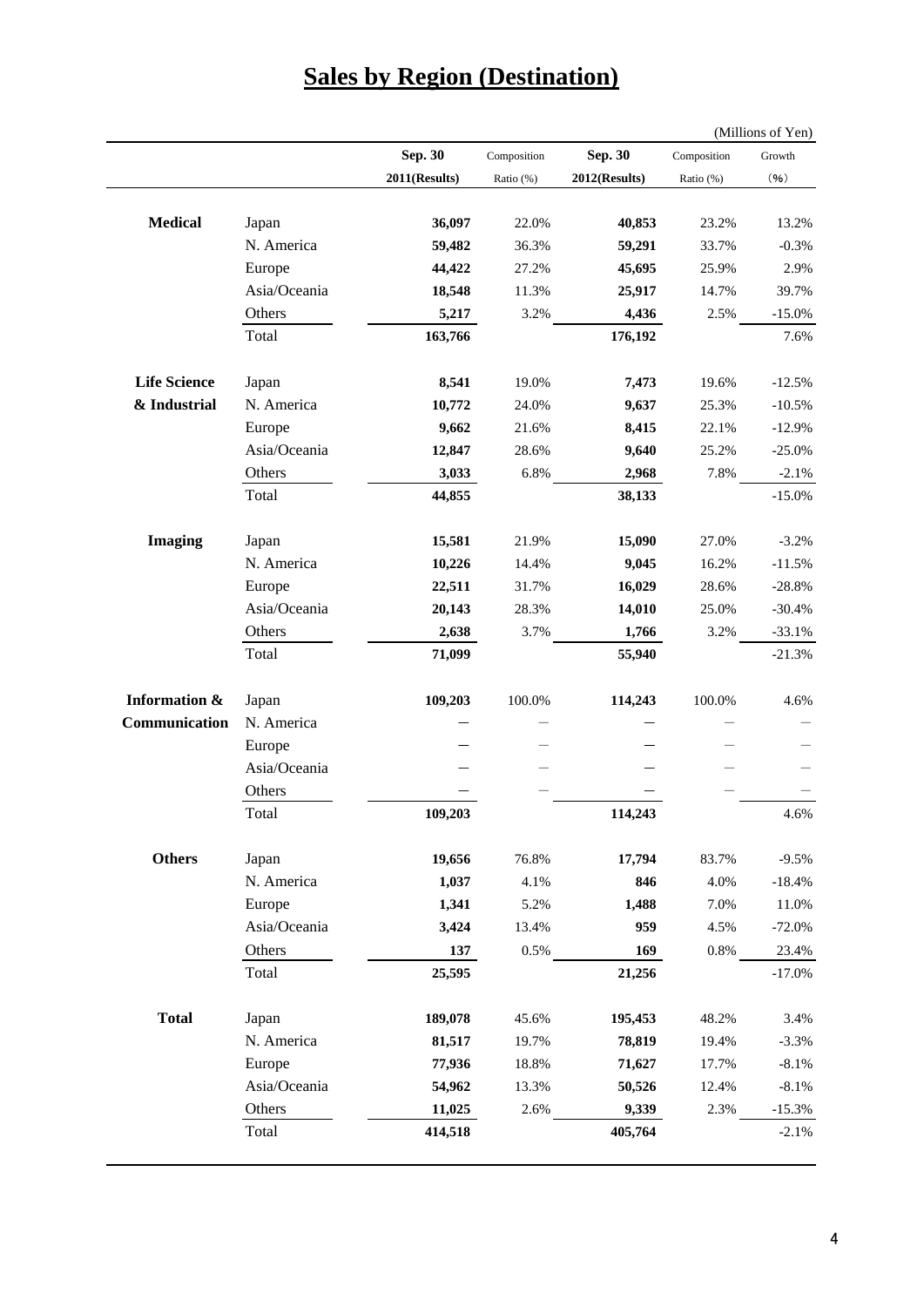|                                                          | For the fiscal year ending Mar. 31, 2013 | Growth (%)  |                    |             |
|----------------------------------------------------------|------------------------------------------|-------------|--------------------|-------------|
|                                                          | 1st Quarter                              | 2nd Quarter | <b>1st Quarter</b> | 2nd Quarter |
| Net Sales                                                | 189,542                                  | 216,222     | $-4.5%$            | $0.1\%$     |
| <b>Cost of Sales</b>                                     | 102,897                                  | 115,440     | $-5.4%$            | $-0.7\%$    |
| Gross Profit                                             | 86,645                                   | 100,782     | $-3.5%$            | $1.1\%$     |
| S.G.A. Expenses                                          | 84,527                                   | 84,860      | $-0.1%$            | $-2.9%$     |
| Operating Income                                         | 2,118                                    | 15,922      | $-59.6%$           | 29.5%       |
| Other Income/Expenses                                    | $-2,359$                                 | $-8,287$    |                    |             |
| <b>Extraordinary Item</b><br>Income Before Provision for | <u>-1,818</u>                            | 12,408      |                    |             |
| <b>Income Taxes</b>                                      | $-2,059$                                 | 20,043      |                    |             |
| Provision for Income Taxes                               | 2,311                                    | 7,523       | 18.2%              | $-68.2\%$   |
| <b>Minority Interests</b>                                | 86                                       | <u>49</u>   | 68.6%              | 40.0%       |
| Net Income                                               | $-4,456$                                 | 12,471      |                    |             |
|                                                          |                                          |             |                    |             |
| Capital Investments                                      | 7,199                                    | 7,430       | $-9.8%$            | $-12.5%$    |
| Depreciation                                             | 7,762                                    | 7,965       | $-6.4%$            | $-3.8%$     |

### **Consolidated Statements of Income (Quarterly)**

*(Note)*

 *Above consolidated statements of income are based on Japanese GAAP. Therefore, this information has some differences as to description from financial statements in annual report based on U.S. GAAP.*

#### **Sales and Operating Income by Business Segment (Quarterly)**

|                                       |                                |                                          |             |                    | (Millions of Yen) |
|---------------------------------------|--------------------------------|------------------------------------------|-------------|--------------------|-------------------|
|                                       |                                | For the fiscal year ending Mar. 31, 2013 |             | Growth $(\% )$     |                   |
|                                       |                                | 1st Quarter                              | 2nd Quarter | <b>1st Quarter</b> | 2nd Quarter       |
| Medical                               | Net Sales                      | 78,402                                   | 97,790      | $1.0\%$            | 13.5%             |
|                                       | Operating Income               | 12,378                                   | 24,976      | 13.4%              | 43.1%             |
| Life Science                          | Net Sales                      | 17,697                                   | 20,436      | $-14.0%$           | $-15.9%$          |
| & Industrial                          | Operating Income               | $-403$                                   | 1,489       |                    | $-50.3%$          |
| Imaging                               | Net Sales                      | 28,849                                   | 27,091      | $-15.8%$           | $-26.5%$          |
|                                       | Operating Income               | $-1,533$                                 | $-2,904$    |                    |                   |
| Information & Net Sales               |                                | 53,865                                   | 60,378      | 2.4%               | 6.7%              |
|                                       | Communication Operating Income | 548                                      | 1,156       | $-45.9%$           | $-33.6%$          |
| Others                                | Net Sales                      | 10,729                                   | 10,527      | $-20.4%$           | $-13.1%$          |
|                                       | Operating Income               | $-1,052$                                 | $-2,551$    |                    |                   |
|                                       | Net Sales                      |                                          |             |                    |                   |
| Elimination<br><b>or</b><br>Corporate | Operating Income               | $-7,820$                                 | $-6,244$    |                    |                   |
| <b>Total</b>                          | Net Sales                      | 189,542                                  | 216,222     | $-4.5%$            | $0.1\%$           |
|                                       | Operating Income               | 2,118                                    | 15,922      | $-59.6%$           | 29.5%             |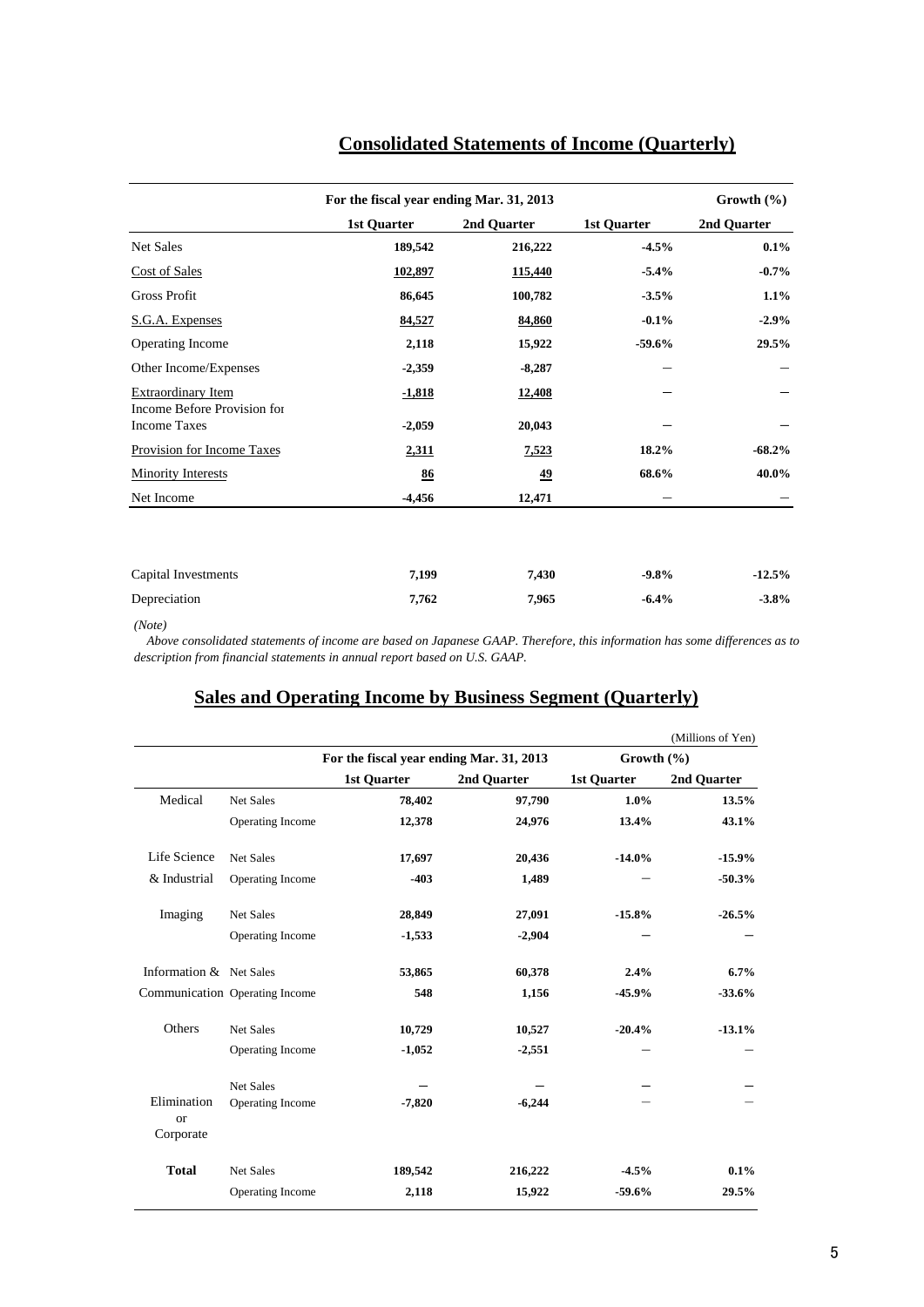## **Consolidated Balance Sheets**

|                                      |                |                |                | (Millions of Yen) |
|--------------------------------------|----------------|----------------|----------------|-------------------|
|                                      | <b>Sep. 30</b> | <b>Sep. 30</b> | <b>Mar. 31</b> | Variance          |
|                                      | 2011           | 2012           | 2012           |                   |
| <b>Current Assets</b>                | 524,276        | 472,010        | 526,558        | $-54,548$         |
| Cash and time deposits               | 233,144        | 190,754        | 200,088        | $-9,334$          |
| Notes and accounts receivable        | 125,385        | 106,480        | 150,594        | $-44, 114$        |
| Inventories                          | 102,939        | 98,424         | 102,493        | $-4.069$          |
| Deferred income taxes                | 21,145         | 22,708         | 23,574         | $-866$            |
| Other current assets                 | 44,134         | 56,970         | 52,907         | 4,063             |
| Allowance for doubtful accounts      | $-2,471$       | $-3,326$       | $-3,098$       | $-228$            |
| <b>Fixed Assets</b>                  | 426,904        | 379,765        | 439,968        | $-60,203$         |
| <b>Property, Plant and Equipment</b> | 122,404        | 123,110        | 127,808        | $-4,698$          |
| Buildings and structures             | 55,000         | 50,429         | 55,925         | $-5,496$          |
| Machinery and equipment              | 10,005         | 9,734          | 10,535         | $-801$            |
| Tools, furniture and fixtures        | 34,687         | 39,769         | 38,580         | 1,189             |
| Land                                 | 15,996         | 15,361         | 15,931         | $-570$            |
| Lease assets                         | 4,876          | 6,115          | 5,706          | 409               |
| Construction in progress             | 1,840          | 1.702          | 1,131          | 571               |
| <b>Intangible Assets</b>             | 188,841        | 157,511        | 197,145        | $-39,634$         |
| Goodwill                             | 121,725        | 91,751         | 124,465        | $-32,714$         |
| Others                               | 67,116         | 65,760         | 72,680         | $-6,920$          |
| <b>Investments and Other Assets</b>  | 115,659        | 99,144         | 115,015        | $-15,871$         |
| Investment securities                | 51,635         | 42,793         | 51,318         | $-8.525$          |
| Deferred income taxes                | 8,278          | 8,001          | 8.167          | $-166$            |
| Other assets                         | 63,558         | 57,067         | 63,426         | $-6,359$          |
| Allowance for doubtful accounts      | $-7,812$       | $-8,717$       | $-7,896$       | $-821$            |
| <b>Total Assets</b>                  | 951,180        | 851,775        | 966,526        | $-114,751$        |

|                                                        |            |            |                | (Millions of Yen) |
|--------------------------------------------------------|------------|------------|----------------|-------------------|
|                                                        | Sep. 30    | Sep. 30    | <b>Mar. 31</b> | Variance          |
|                                                        | 2011       | 2012       | 2012           |                   |
| <b>Current Liabilities</b>                             | 312,284    | 280,844    | 320,393        | $-39,549$         |
| Notes and accounts payable                             | 62,956     | 41,509     | 75,330         | $-33,821$         |
| Short-term borrowings                                  | 102,966    | 91,918     | 92,075         | $-157$            |
| Current maturities of bonds                            | 20,240     | 20,040     | 20,040         |                   |
| Accrued expenses                                       | 53,173     | 61,797     | 62,613         | $-816$            |
| Income taxes payable                                   | 13,279     | 10,920     | 8,228          | 2,692             |
| Warranty reserve                                       | 7,136      | 6,821      | 7,336          | $-515$            |
| Other reserves                                         | 812        |            | 18             | $-18$             |
| Other current liabilities                              | 51,722     | 47,839     | 54,753         | $-6,914$          |
| <b>Non-current Liabilities</b>                         | 592,942    | 536,517    | 598,105        | $-61,588$         |
| Long-term bonds, less current maturities               | 90,100     | 70,060     | 90,080         | $-20,020$         |
| Long-term borrowings, less current maturities          | 451,981    | 404,217    | 440,231        | $-36,014$         |
| Severance and retirement allowance                     | 18,786     | 22,299     | 23,922         | $-1,623$          |
| Other reserves                                         | 148        | 133        | 140            | $-7$              |
| Other non-current liabilities                          | 31,927     | 39,808     | 43,732         | $-3,924$          |
| <b>Net Assets</b>                                      | 45,954     | 34,414     | 48,028         | $-13,614$         |
| <b>Shareholders' Equity</b>                            | 168,812    | 159,865    | 152,067        | 7,798             |
| Common stock                                           | 48.332     | 48,332     | 48,332         |                   |
| Capital surplus                                        | 54,788     | 54,788     | 54,788         |                   |
| Retained earnings                                      | 76,843     | 67,996     | 60,197         | 7,799             |
| Treasury stock, at cost                                | $-11,151$  | $-11,251$  | $-11,249$      | $-2$              |
| <b>Valuation and Translation Adjustments</b>           | $-125,932$ | $-128,757$ | $-107,297$     | $-21,460$         |
| Unrealized holding gains or losses on securities       | 1,531      | $-1,098$   | 3,128          | $-4,226$          |
| Deferred gains or losses on hedges                     | 178        | 22         | $-1,268$       | 1,290             |
| Foreign currency translation adjustments               | $-124,372$ | $-121,078$ | $-102,067$     | $-19,011$         |
| Pension liabilities adjustment of foreign subsidiaries | $-3,269$   | $-6,603$   | $-7,090$       | 487               |
| <b>Minority Interests</b>                              | 3,074      | 3,306      | 3,258          | 48                |
| <b>Liabilities and Net Assets</b>                      | 951,180    | 851,775    | 966,526        | $-114,751$        |

*(Note)*

 *Above consolidated balance sheets are based on Japanese GAAP. Therefore, this information has some differences as to description from financial statements in annual report based on U.S. GAAP.*